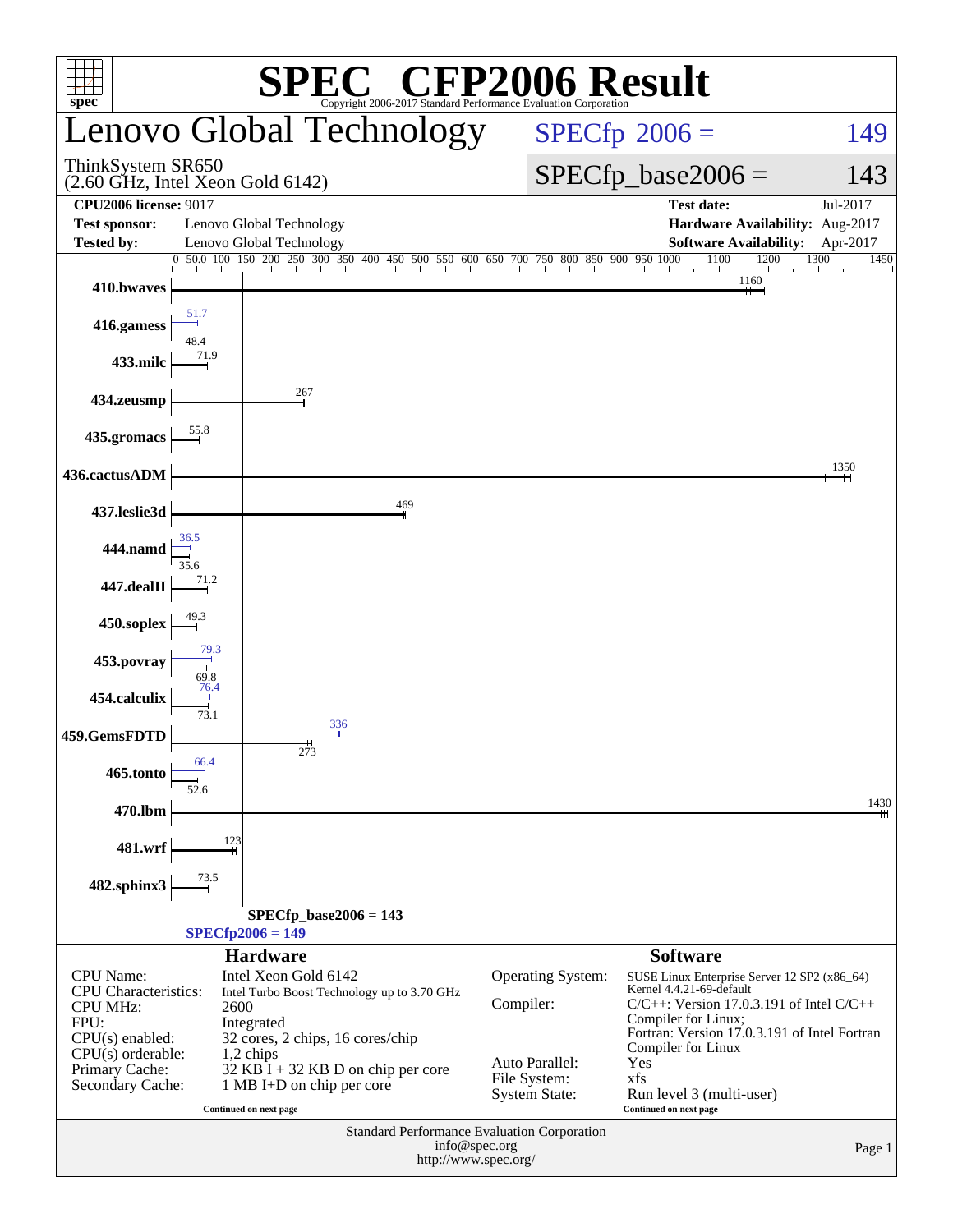

## enovo Global Technology

#### ThinkSystem SR650

(2.60 GHz, Intel Xeon Gold 6142)

#### $SPECfp2006 = 149$  $SPECfp2006 = 149$

#### $SPECfp\_base2006 = 143$

| <b>CPU2006 license: 9017</b>                                               |                                                                                                                    |                                                            | Jul-2017<br><b>Test date:</b>             |  |  |  |
|----------------------------------------------------------------------------|--------------------------------------------------------------------------------------------------------------------|------------------------------------------------------------|-------------------------------------------|--|--|--|
| <b>Test sponsor:</b>                                                       | Lenovo Global Technology                                                                                           | Hardware Availability: Aug-2017                            |                                           |  |  |  |
| <b>Tested by:</b>                                                          | Lenovo Global Technology                                                                                           |                                                            | <b>Software Availability:</b><br>Apr-2017 |  |  |  |
| L3 Cache:<br>Other Cache:<br>Memory:<br>Disk Subsystem:<br>Other Hardware: | $22 \text{ MB I+D}$ on chip per chip<br>None<br>384 GB (24 x 16 GB 2Rx8 PC4-2666V-R)<br>1 x 800 GB SAS SSD<br>None | <b>Base Pointers:</b><br>Peak Pointers:<br>Other Software: | $64$ -bit<br>$32/64$ -bit<br>None         |  |  |  |

| <b>Results Table</b>   |                                                                                                          |       |                |       |                |       |                |              |                |              |                |              |
|------------------------|----------------------------------------------------------------------------------------------------------|-------|----------------|-------|----------------|-------|----------------|--------------|----------------|--------------|----------------|--------------|
|                        | <b>Base</b>                                                                                              |       |                |       |                |       | <b>Peak</b>    |              |                |              |                |              |
| <b>Benchmark</b>       | <b>Seconds</b>                                                                                           | Ratio | <b>Seconds</b> | Ratio | <b>Seconds</b> | Ratio | <b>Seconds</b> | <b>Ratio</b> | <b>Seconds</b> | <b>Ratio</b> | <b>Seconds</b> | <b>Ratio</b> |
| 410.bwayes             | 11.4                                                                                                     | 1190  | 11.7           | 1160  | 11.8           | 1160  | 11.4           | 1190         | 11.7           | <b>1160</b>  | 11.8           | 1160         |
| 416.gamess             | 407                                                                                                      | 48.2  | 404            | 48.5  | 405            | 48.4  | 379            | 51.7         | 380            | 51.6         | 379            | 51.7         |
| $433$ .milc            | 127                                                                                                      | 72.3  | 128            | 71.6  | 128            | 71.9  | 127            | 72.3         | 128            | 71.6         | 128            | 71.9         |
| $434$ . zeusmp         | 34.0                                                                                                     | 267   | 34.0           | 267   | 34.3           | 265   | 34.0           | 267          | 34.0           | 267          | 34.3           | 265          |
| $435.$ gromacs         | 128                                                                                                      | 55.9  | 128            | 55.8  | 128            | 55.8  | 128            | 55.9         | 128            | 55.8         | 128            | 55.8         |
| 436.cactusADM          | 8.84                                                                                                     | 1350  | 8.75           | 1370  | 9.09           | 1310  | 8.84           | 1350         | 8.75           | 1370         | 9.09           | 1310         |
| 437.leslie3d           | 20.2                                                                                                     | 466   | 20.0           | 469   | 20.0           | 470   | 20.2           | 466          | <b>20.0</b>    | 469          | 20.0           | 470          |
| 444.namd               | 225                                                                                                      | 35.6  | 225            | 35.6  | 225            | 35.6  | 220            | 36.5         | 220            | 36.5         | 220            | 36.5         |
| $ 447 \text{.}$ dealII | 160                                                                                                      | 71.5  | 161            | 71.2  | 161            | 71.2  | 160            | 71.5         | 161            | 71.2         | <b>161</b>     | 71.2         |
| $450$ .soplex          | 170                                                                                                      | 48.9  | 169            | 49.5  | 169            | 49.3  | 170            | 48.9         | 169            | 49.5         | 169            | <u>49.3</u>  |
| $453$ .povray          | 76.2                                                                                                     | 69.8  | 76.1           | 69.9  | 76.3           | 69.7  | 67.0           | 79.4         | 67.2           | 79.2         | 67.1           | 79.3         |
| 454.calculix           | 113                                                                                                      | 73.1  | 113            | 73.2  | 113            | 72.8  | 108            | 76.5         | 108            | 76.3         | 108            | 76.4         |
| 459.GemsFDTD           | 38.8                                                                                                     | 273   | 39.2           | 271   | 37.7           | 281   | 31.7           | 335          | 31.6           | 336          | 31.3           | 338          |
| 465.tonto              | 187                                                                                                      | 52.6  | 192            | 51.3  | 187            | 52.7  | 148            | 66.4         | 148            | 66.3         | 148            | 66.5         |
| 470.1bm                | 9.54                                                                                                     | 1440  | 9.59           | 1430  | 9.63           | 1430  | 9.54           | 1440         | 9.59           | 1430         | 9.63           | 1430         |
| 481.wrf                | 90.6                                                                                                     | 123   | 91.0           | 123   | 85.8           | 130   | 90.6           | 123          | 91.0           | 123          | 85.8           | 130          |
| $482$ .sphinx $3$      | 266                                                                                                      | 73.3  | 265            | 73.5  | 265            | 73.6  | 266            | 73.3         | 265            | 73.5         | 265            | 73.6         |
|                        | Results appear in the order in which they were run. Bold underlined text indicates a median measurement. |       |                |       |                |       |                |              |                |              |                |              |

#### **[Operating System Notes](http://www.spec.org/auto/cpu2006/Docs/result-fields.html#OperatingSystemNotes)**

Stack size set to unlimited using "ulimit -s unlimited"

#### **[Platform Notes](http://www.spec.org/auto/cpu2006/Docs/result-fields.html#PlatformNotes)**

BIOS configuration: Operating Mode set to Maximum Performance Hyper-Threading set to Disabled LLC dead line alloc set to Disable Sysinfo program /home/cpu2006-1.2-ic17.0u3/config/sysinfo.rev6993 Revision 6993 of 2015-11-06 (b5e8d4b4eb51ed28d7f98696cbe290c1) running on Cyborg-SUT3 Mon Jul 10 14:19:20 2017

 This section contains SUT (System Under Test) info as seen by some common utilities. To remove or add to this section, see: Continued on next page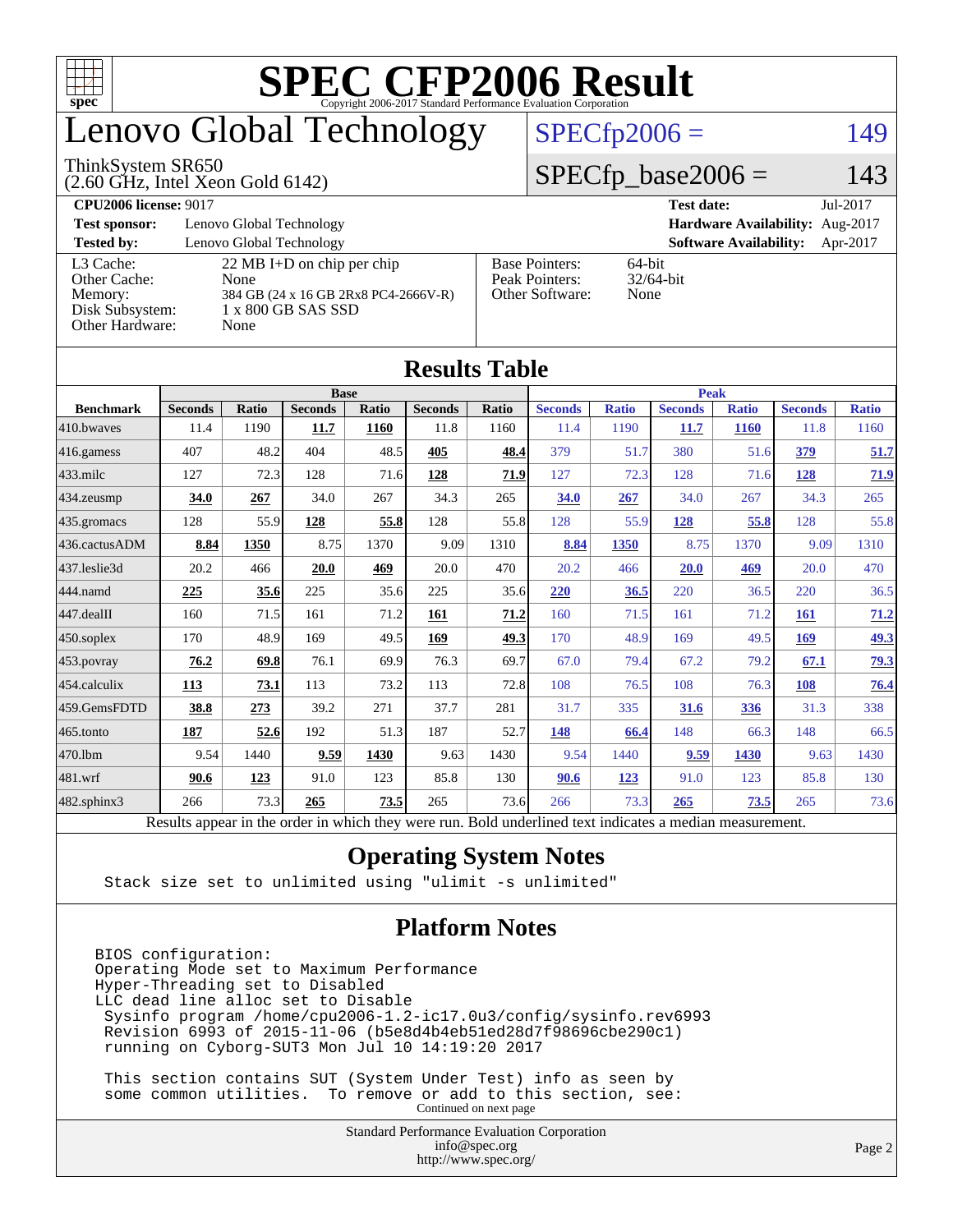

### enovo Global Technology

ThinkSystem SR650

(2.60 GHz, Intel Xeon Gold 6142)

 $SPECTp2006 = 149$ 

 $SPECTp\_base2006 = 143$ 

**[Test sponsor:](http://www.spec.org/auto/cpu2006/Docs/result-fields.html#Testsponsor)** Lenovo Global Technology **[Hardware Availability:](http://www.spec.org/auto/cpu2006/Docs/result-fields.html#HardwareAvailability)** Aug-2017 **[Tested by:](http://www.spec.org/auto/cpu2006/Docs/result-fields.html#Testedby)** Lenovo Global Technology **[Software Availability:](http://www.spec.org/auto/cpu2006/Docs/result-fields.html#SoftwareAvailability)** Apr-2017

**[CPU2006 license:](http://www.spec.org/auto/cpu2006/Docs/result-fields.html#CPU2006license)** 9017 **[Test date:](http://www.spec.org/auto/cpu2006/Docs/result-fields.html#Testdate)** Jul-2017

#### **[Platform Notes \(Continued\)](http://www.spec.org/auto/cpu2006/Docs/result-fields.html#PlatformNotes)**

 <http://www.spec.org/cpu2006/Docs/config.html#sysinfo> From /proc/cpuinfo model name : Intel(R) Xeon(R) Gold 6142 CPU @ 2.60GHz 2 "physical id"s (chips) 32 "processors" cores, siblings (Caution: counting these is hw and system dependent. The following excerpts from /proc/cpuinfo might not be reliable. Use with caution.) cpu cores : 16 siblings : 16 physical 0: cores 0 1 2 3 4 5 6 7 8 9 10 11 12 13 14 15 physical 1: cores 0 1 2 3 4 5 6 7 8 9 10 11 12 13 14 15 cache size : 22528 KB From /proc/meminfo<br>MemTotal: 395893772 kB HugePages\_Total: 0<br>Hugepagesize: 2048 kB Hugepagesize: From /etc/\*release\* /etc/\*version\* SuSE-release: SUSE Linux Enterprise Server 12 (x86\_64) VERSION = 12 PATCHLEVEL = 2 # This file is deprecated and will be removed in a future service pack or release. # Please check /etc/os-release for details about this release. os-release: NAME="SLES" VERSION="12-SP2" VERSION\_ID="12.2" PRETTY\_NAME="SUSE Linux Enterprise Server 12 SP2" ID="sles" ANSI\_COLOR="0;32" CPE\_NAME="cpe:/o:suse:sles:12:sp2"

 uname -a: Linux Cyborg-SUT3 4.4.21-69-default #1 SMP Tue Oct 25 10:58:20 UTC 2016 (9464f67) x86\_64 x86\_64 x86\_64 GNU/Linux

run-level 3 Jul 10 14:18

 SPEC is set to: /home/cpu2006-1.2-ic17.0u3 Filesystem Type Size Used Avail Use% Mounted on /dev/sdb3 xfs 445G 9.9G 435G 3% / Additional information from dmidecode:

 Warning: Use caution when you interpret this section. The 'dmidecode' program reads system data which is "intended to allow hardware to be accurately determined", but the intent may not be met, as there are frequent changes to hardware, firmware, and the "DMTF SMBIOS" standard.<br>Continued on next page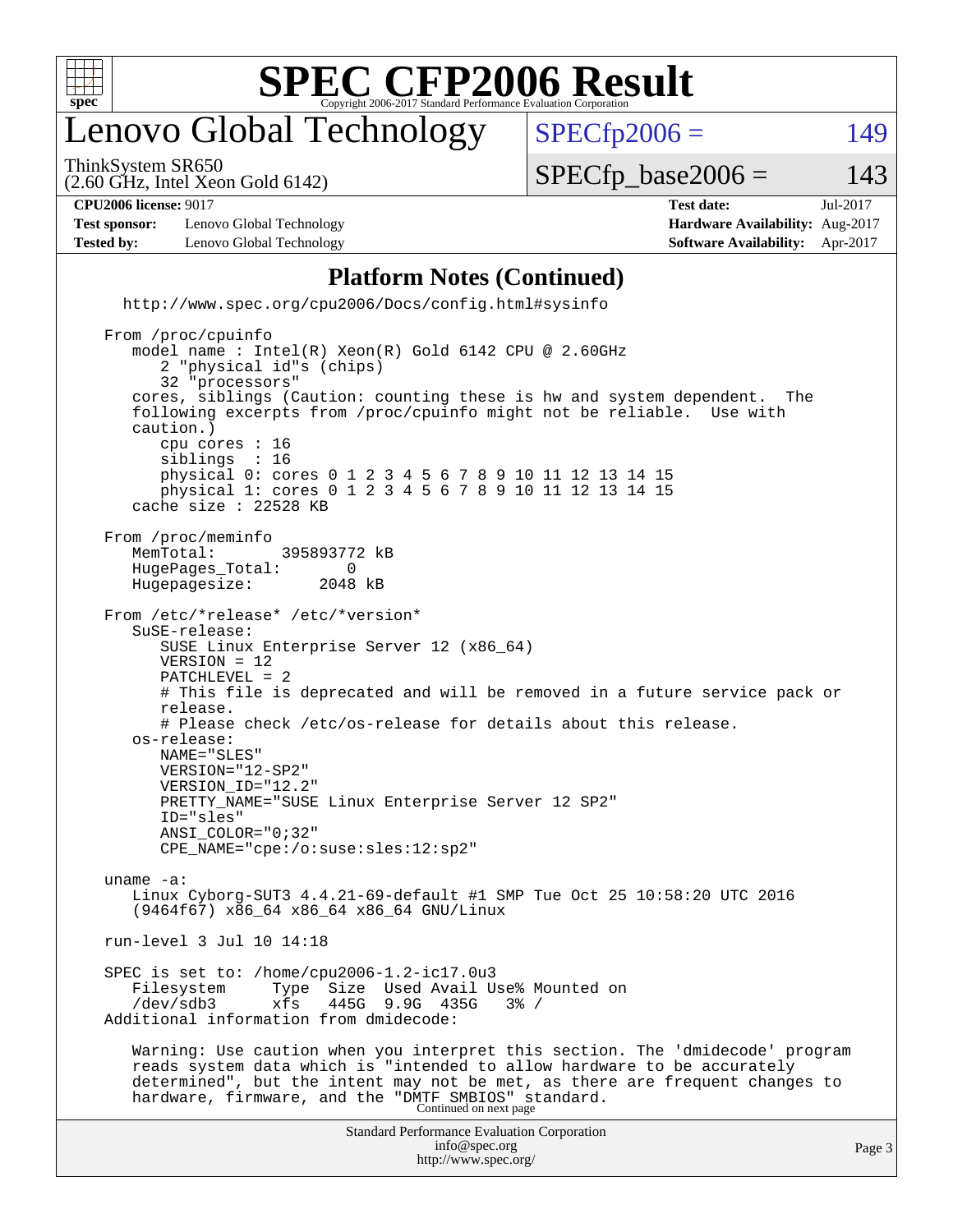

### enovo Global Technology

ThinkSystem SR650

 $SPECfp2006 = 149$  $SPECfp2006 = 149$ 

(2.60 GHz, Intel Xeon Gold 6142)

**[Test sponsor:](http://www.spec.org/auto/cpu2006/Docs/result-fields.html#Testsponsor)** Lenovo Global Technology **[Hardware Availability:](http://www.spec.org/auto/cpu2006/Docs/result-fields.html#HardwareAvailability)** Aug-2017 **[Tested by:](http://www.spec.org/auto/cpu2006/Docs/result-fields.html#Testedby)** Lenovo Global Technology **[Software Availability:](http://www.spec.org/auto/cpu2006/Docs/result-fields.html#SoftwareAvailability)** Apr-2017

**[CPU2006 license:](http://www.spec.org/auto/cpu2006/Docs/result-fields.html#CPU2006license)** 9017 **[Test date:](http://www.spec.org/auto/cpu2006/Docs/result-fields.html#Testdate)** Jul-2017

 $SPECfp\_base2006 = 143$ 

#### **[Platform Notes \(Continued\)](http://www.spec.org/auto/cpu2006/Docs/result-fields.html#PlatformNotes)**

 BIOS Lenovo -[IVE109Q-1.00]- 06/28/2017 Memory: 24x Samsung M393A2K43BB1-CTD 16 GB 2 rank 2666 MHz

(End of data from sysinfo program)

#### **[General Notes](http://www.spec.org/auto/cpu2006/Docs/result-fields.html#GeneralNotes)**

Environment variables set by runspec before the start of the run: KMP\_AFFINITY = "granularity=fine,compact" LD\_LIBRARY\_PATH = "/home/cpu2006-1.2-ic17.0u3/lib/ia32:/home/cpu2006-1.2-ic17.0u3/lib/intel64:/home/cpu2006-1.2-ic17.0u3/sh10.2" OMP NUM THREADS = "32"

 Binaries compiled on a system with 1x Intel Core i7-4790 CPU + 32GB RAM memory using Redhat Enterprise Linux 7.2 Transparent Huge Pages disabled with: echo never > /sys/kernel/mm/transparent\_hugepage/enabled Filesystem page cache cleared with: shell invocation of 'sync; echo 3 > /proc/sys/vm/drop\_caches' prior to run

#### **[Base Compiler Invocation](http://www.spec.org/auto/cpu2006/Docs/result-fields.html#BaseCompilerInvocation)**

[C benchmarks](http://www.spec.org/auto/cpu2006/Docs/result-fields.html#Cbenchmarks): [icc -m64](http://www.spec.org/cpu2006/results/res2017q4/cpu2006-20170918-49771.flags.html#user_CCbase_intel_icc_64bit_bda6cc9af1fdbb0edc3795bac97ada53)

[C++ benchmarks:](http://www.spec.org/auto/cpu2006/Docs/result-fields.html#CXXbenchmarks) [icpc -m64](http://www.spec.org/cpu2006/results/res2017q4/cpu2006-20170918-49771.flags.html#user_CXXbase_intel_icpc_64bit_fc66a5337ce925472a5c54ad6a0de310)

[Fortran benchmarks](http://www.spec.org/auto/cpu2006/Docs/result-fields.html#Fortranbenchmarks): [ifort -m64](http://www.spec.org/cpu2006/results/res2017q4/cpu2006-20170918-49771.flags.html#user_FCbase_intel_ifort_64bit_ee9d0fb25645d0210d97eb0527dcc06e)

[Benchmarks using both Fortran and C](http://www.spec.org/auto/cpu2006/Docs/result-fields.html#BenchmarksusingbothFortranandC): [icc -m64](http://www.spec.org/cpu2006/results/res2017q4/cpu2006-20170918-49771.flags.html#user_CC_FCbase_intel_icc_64bit_bda6cc9af1fdbb0edc3795bac97ada53) [ifort -m64](http://www.spec.org/cpu2006/results/res2017q4/cpu2006-20170918-49771.flags.html#user_CC_FCbase_intel_ifort_64bit_ee9d0fb25645d0210d97eb0527dcc06e)

#### **[Base Portability Flags](http://www.spec.org/auto/cpu2006/Docs/result-fields.html#BasePortabilityFlags)**

 410.bwaves: [-DSPEC\\_CPU\\_LP64](http://www.spec.org/cpu2006/results/res2017q4/cpu2006-20170918-49771.flags.html#suite_basePORTABILITY410_bwaves_DSPEC_CPU_LP64) 416.gamess: [-DSPEC\\_CPU\\_LP64](http://www.spec.org/cpu2006/results/res2017q4/cpu2006-20170918-49771.flags.html#suite_basePORTABILITY416_gamess_DSPEC_CPU_LP64) 433.milc: [-DSPEC\\_CPU\\_LP64](http://www.spec.org/cpu2006/results/res2017q4/cpu2006-20170918-49771.flags.html#suite_basePORTABILITY433_milc_DSPEC_CPU_LP64) 434.zeusmp: [-DSPEC\\_CPU\\_LP64](http://www.spec.org/cpu2006/results/res2017q4/cpu2006-20170918-49771.flags.html#suite_basePORTABILITY434_zeusmp_DSPEC_CPU_LP64) 435.gromacs: [-DSPEC\\_CPU\\_LP64](http://www.spec.org/cpu2006/results/res2017q4/cpu2006-20170918-49771.flags.html#suite_basePORTABILITY435_gromacs_DSPEC_CPU_LP64) [-nofor\\_main](http://www.spec.org/cpu2006/results/res2017q4/cpu2006-20170918-49771.flags.html#user_baseLDPORTABILITY435_gromacs_f-nofor_main) 436.cactusADM: [-DSPEC\\_CPU\\_LP64](http://www.spec.org/cpu2006/results/res2017q4/cpu2006-20170918-49771.flags.html#suite_basePORTABILITY436_cactusADM_DSPEC_CPU_LP64) [-nofor\\_main](http://www.spec.org/cpu2006/results/res2017q4/cpu2006-20170918-49771.flags.html#user_baseLDPORTABILITY436_cactusADM_f-nofor_main) 437.leslie3d: [-DSPEC\\_CPU\\_LP64](http://www.spec.org/cpu2006/results/res2017q4/cpu2006-20170918-49771.flags.html#suite_basePORTABILITY437_leslie3d_DSPEC_CPU_LP64) 444.namd: [-DSPEC\\_CPU\\_LP64](http://www.spec.org/cpu2006/results/res2017q4/cpu2006-20170918-49771.flags.html#suite_basePORTABILITY444_namd_DSPEC_CPU_LP64) 447.dealII: [-DSPEC\\_CPU\\_LP64](http://www.spec.org/cpu2006/results/res2017q4/cpu2006-20170918-49771.flags.html#suite_basePORTABILITY447_dealII_DSPEC_CPU_LP64)

Continued on next page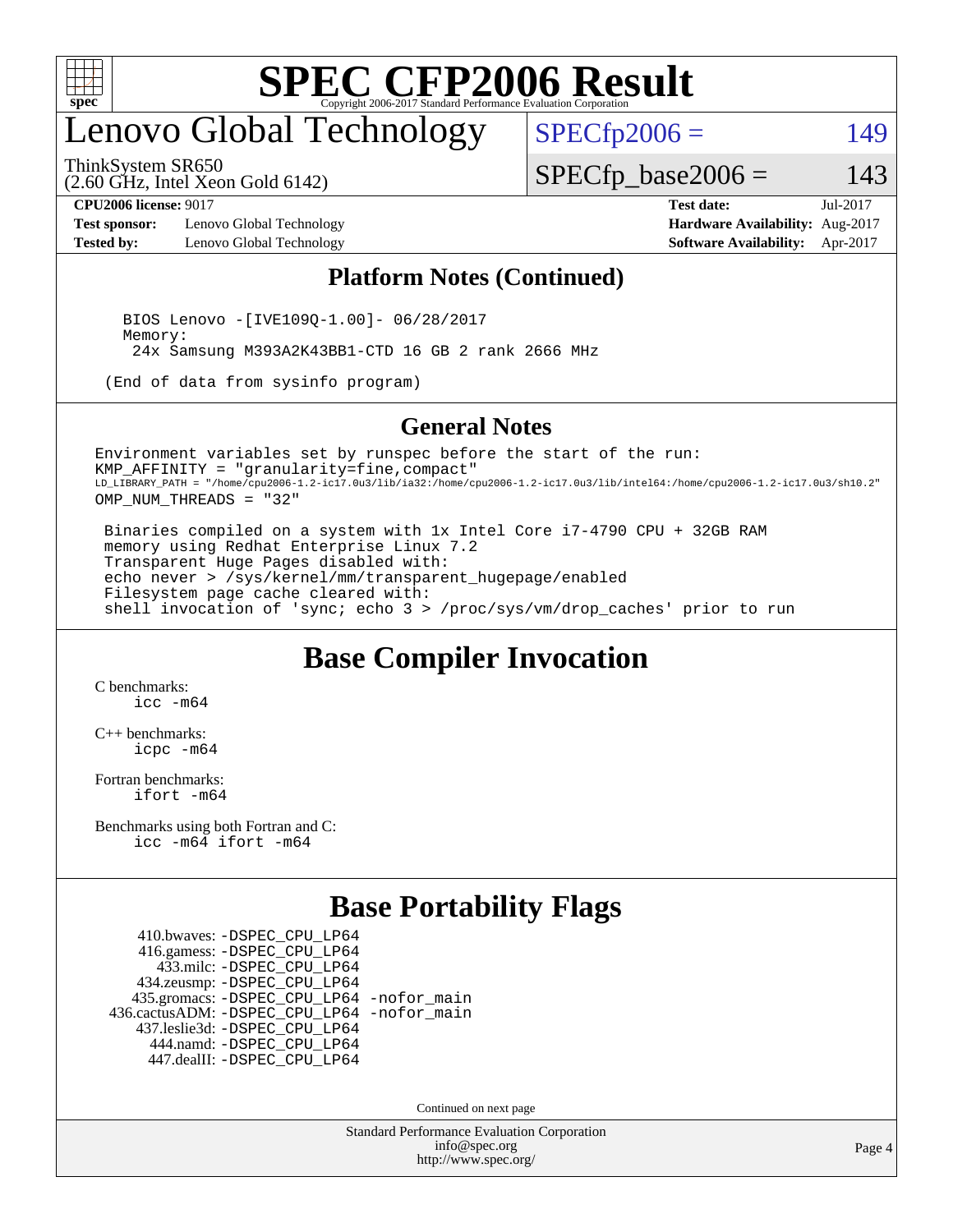

### enovo Global Technology

ThinkSystem SR650

(2.60 GHz, Intel Xeon Gold 6142)

 $SPECfp2006 = 149$  $SPECfp2006 = 149$ 

 $SPECTp\_base2006 = 143$ 

**[Test sponsor:](http://www.spec.org/auto/cpu2006/Docs/result-fields.html#Testsponsor)** Lenovo Global Technology **[Hardware Availability:](http://www.spec.org/auto/cpu2006/Docs/result-fields.html#HardwareAvailability)** Aug-2017

**[CPU2006 license:](http://www.spec.org/auto/cpu2006/Docs/result-fields.html#CPU2006license)** 9017 **[Test date:](http://www.spec.org/auto/cpu2006/Docs/result-fields.html#Testdate)** Jul-2017 **[Tested by:](http://www.spec.org/auto/cpu2006/Docs/result-fields.html#Testedby)** Lenovo Global Technology **[Software Availability:](http://www.spec.org/auto/cpu2006/Docs/result-fields.html#SoftwareAvailability)** Apr-2017

#### **[Base Portability Flags \(Continued\)](http://www.spec.org/auto/cpu2006/Docs/result-fields.html#BasePortabilityFlags)**

 450.soplex: [-DSPEC\\_CPU\\_LP64](http://www.spec.org/cpu2006/results/res2017q4/cpu2006-20170918-49771.flags.html#suite_basePORTABILITY450_soplex_DSPEC_CPU_LP64) 453.povray: [-DSPEC\\_CPU\\_LP64](http://www.spec.org/cpu2006/results/res2017q4/cpu2006-20170918-49771.flags.html#suite_basePORTABILITY453_povray_DSPEC_CPU_LP64) 454.calculix: [-DSPEC\\_CPU\\_LP64](http://www.spec.org/cpu2006/results/res2017q4/cpu2006-20170918-49771.flags.html#suite_basePORTABILITY454_calculix_DSPEC_CPU_LP64) [-nofor\\_main](http://www.spec.org/cpu2006/results/res2017q4/cpu2006-20170918-49771.flags.html#user_baseLDPORTABILITY454_calculix_f-nofor_main) 459.GemsFDTD: [-DSPEC\\_CPU\\_LP64](http://www.spec.org/cpu2006/results/res2017q4/cpu2006-20170918-49771.flags.html#suite_basePORTABILITY459_GemsFDTD_DSPEC_CPU_LP64) 465.tonto: [-DSPEC\\_CPU\\_LP64](http://www.spec.org/cpu2006/results/res2017q4/cpu2006-20170918-49771.flags.html#suite_basePORTABILITY465_tonto_DSPEC_CPU_LP64) 470.lbm: [-DSPEC\\_CPU\\_LP64](http://www.spec.org/cpu2006/results/res2017q4/cpu2006-20170918-49771.flags.html#suite_basePORTABILITY470_lbm_DSPEC_CPU_LP64) 482.sphinx3: [-DSPEC\\_CPU\\_LP64](http://www.spec.org/cpu2006/results/res2017q4/cpu2006-20170918-49771.flags.html#suite_basePORTABILITY482_sphinx3_DSPEC_CPU_LP64)

481.wrf: [-DSPEC\\_CPU\\_LP64](http://www.spec.org/cpu2006/results/res2017q4/cpu2006-20170918-49771.flags.html#suite_basePORTABILITY481_wrf_DSPEC_CPU_LP64) [-DSPEC\\_CPU\\_CASE\\_FLAG](http://www.spec.org/cpu2006/results/res2017q4/cpu2006-20170918-49771.flags.html#b481.wrf_baseCPORTABILITY_DSPEC_CPU_CASE_FLAG) [-DSPEC\\_CPU\\_LINUX](http://www.spec.org/cpu2006/results/res2017q4/cpu2006-20170918-49771.flags.html#b481.wrf_baseCPORTABILITY_DSPEC_CPU_LINUX)

#### **[Base Optimization Flags](http://www.spec.org/auto/cpu2006/Docs/result-fields.html#BaseOptimizationFlags)**

[C benchmarks](http://www.spec.org/auto/cpu2006/Docs/result-fields.html#Cbenchmarks): [-xCORE-AVX2](http://www.spec.org/cpu2006/results/res2017q4/cpu2006-20170918-49771.flags.html#user_CCbase_f-xCORE-AVX2) [-ipo](http://www.spec.org/cpu2006/results/res2017q4/cpu2006-20170918-49771.flags.html#user_CCbase_f-ipo) [-O3](http://www.spec.org/cpu2006/results/res2017q4/cpu2006-20170918-49771.flags.html#user_CCbase_f-O3) [-no-prec-div](http://www.spec.org/cpu2006/results/res2017q4/cpu2006-20170918-49771.flags.html#user_CCbase_f-no-prec-div) [-parallel](http://www.spec.org/cpu2006/results/res2017q4/cpu2006-20170918-49771.flags.html#user_CCbase_f-parallel) [-qopt-prefetch](http://www.spec.org/cpu2006/results/res2017q4/cpu2006-20170918-49771.flags.html#user_CCbase_f-qopt-prefetch)

[C++ benchmarks:](http://www.spec.org/auto/cpu2006/Docs/result-fields.html#CXXbenchmarks)

[-xCORE-AVX2](http://www.spec.org/cpu2006/results/res2017q4/cpu2006-20170918-49771.flags.html#user_CXXbase_f-xCORE-AVX2) [-ipo](http://www.spec.org/cpu2006/results/res2017q4/cpu2006-20170918-49771.flags.html#user_CXXbase_f-ipo) [-O3](http://www.spec.org/cpu2006/results/res2017q4/cpu2006-20170918-49771.flags.html#user_CXXbase_f-O3) [-no-prec-div](http://www.spec.org/cpu2006/results/res2017q4/cpu2006-20170918-49771.flags.html#user_CXXbase_f-no-prec-div) [-qopt-prefetch](http://www.spec.org/cpu2006/results/res2017q4/cpu2006-20170918-49771.flags.html#user_CXXbase_f-qopt-prefetch)

[Fortran benchmarks](http://www.spec.org/auto/cpu2006/Docs/result-fields.html#Fortranbenchmarks):

[-xCORE-AVX2](http://www.spec.org/cpu2006/results/res2017q4/cpu2006-20170918-49771.flags.html#user_FCbase_f-xCORE-AVX2) [-ipo](http://www.spec.org/cpu2006/results/res2017q4/cpu2006-20170918-49771.flags.html#user_FCbase_f-ipo) [-O3](http://www.spec.org/cpu2006/results/res2017q4/cpu2006-20170918-49771.flags.html#user_FCbase_f-O3) [-no-prec-div](http://www.spec.org/cpu2006/results/res2017q4/cpu2006-20170918-49771.flags.html#user_FCbase_f-no-prec-div) [-parallel](http://www.spec.org/cpu2006/results/res2017q4/cpu2006-20170918-49771.flags.html#user_FCbase_f-parallel) [-qopt-prefetch](http://www.spec.org/cpu2006/results/res2017q4/cpu2006-20170918-49771.flags.html#user_FCbase_f-qopt-prefetch)

[Benchmarks using both Fortran and C](http://www.spec.org/auto/cpu2006/Docs/result-fields.html#BenchmarksusingbothFortranandC): [-xCORE-AVX2](http://www.spec.org/cpu2006/results/res2017q4/cpu2006-20170918-49771.flags.html#user_CC_FCbase_f-xCORE-AVX2) [-ipo](http://www.spec.org/cpu2006/results/res2017q4/cpu2006-20170918-49771.flags.html#user_CC_FCbase_f-ipo) [-O3](http://www.spec.org/cpu2006/results/res2017q4/cpu2006-20170918-49771.flags.html#user_CC_FCbase_f-O3) [-no-prec-div](http://www.spec.org/cpu2006/results/res2017q4/cpu2006-20170918-49771.flags.html#user_CC_FCbase_f-no-prec-div) [-parallel](http://www.spec.org/cpu2006/results/res2017q4/cpu2006-20170918-49771.flags.html#user_CC_FCbase_f-parallel) [-qopt-prefetch](http://www.spec.org/cpu2006/results/res2017q4/cpu2006-20170918-49771.flags.html#user_CC_FCbase_f-qopt-prefetch)

#### **[Peak Compiler Invocation](http://www.spec.org/auto/cpu2006/Docs/result-fields.html#PeakCompilerInvocation)**

[C benchmarks](http://www.spec.org/auto/cpu2006/Docs/result-fields.html#Cbenchmarks): [icc -m64](http://www.spec.org/cpu2006/results/res2017q4/cpu2006-20170918-49771.flags.html#user_CCpeak_intel_icc_64bit_bda6cc9af1fdbb0edc3795bac97ada53)

[C++ benchmarks:](http://www.spec.org/auto/cpu2006/Docs/result-fields.html#CXXbenchmarks) [icpc -m64](http://www.spec.org/cpu2006/results/res2017q4/cpu2006-20170918-49771.flags.html#user_CXXpeak_intel_icpc_64bit_fc66a5337ce925472a5c54ad6a0de310)

[Fortran benchmarks](http://www.spec.org/auto/cpu2006/Docs/result-fields.html#Fortranbenchmarks): [ifort -m64](http://www.spec.org/cpu2006/results/res2017q4/cpu2006-20170918-49771.flags.html#user_FCpeak_intel_ifort_64bit_ee9d0fb25645d0210d97eb0527dcc06e)

[Benchmarks using both Fortran and C](http://www.spec.org/auto/cpu2006/Docs/result-fields.html#BenchmarksusingbothFortranandC): [icc -m64](http://www.spec.org/cpu2006/results/res2017q4/cpu2006-20170918-49771.flags.html#user_CC_FCpeak_intel_icc_64bit_bda6cc9af1fdbb0edc3795bac97ada53) [ifort -m64](http://www.spec.org/cpu2006/results/res2017q4/cpu2006-20170918-49771.flags.html#user_CC_FCpeak_intel_ifort_64bit_ee9d0fb25645d0210d97eb0527dcc06e)

#### **[Peak Portability Flags](http://www.spec.org/auto/cpu2006/Docs/result-fields.html#PeakPortabilityFlags)**

Same as Base Portability Flags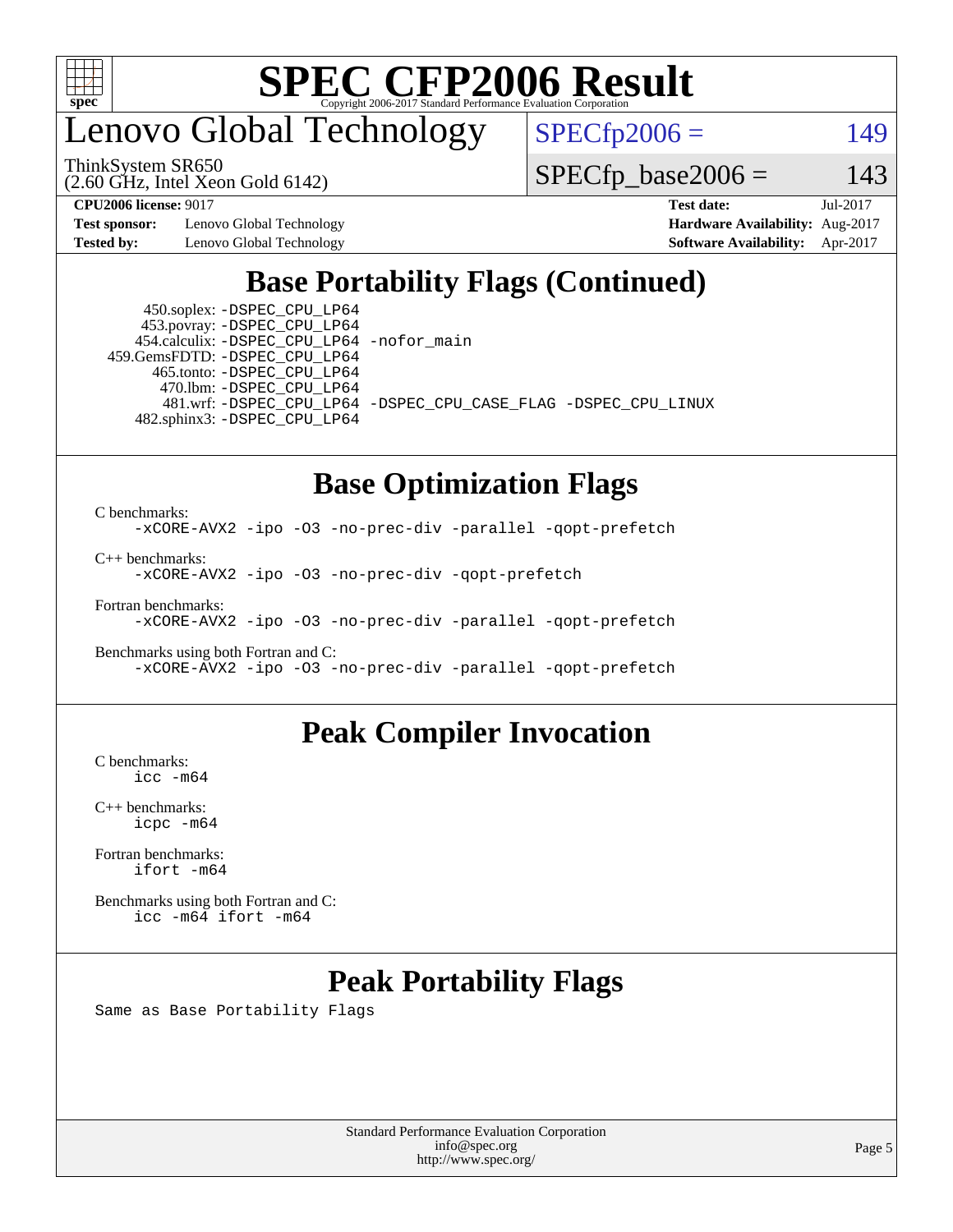

### enovo Global Technology

 $SPECfp2006 = 149$  $SPECfp2006 = 149$ 

(2.60 GHz, Intel Xeon Gold 6142) ThinkSystem SR650

 $SPECTp\_base2006 = 143$ 

**[Test sponsor:](http://www.spec.org/auto/cpu2006/Docs/result-fields.html#Testsponsor)** Lenovo Global Technology **[Hardware Availability:](http://www.spec.org/auto/cpu2006/Docs/result-fields.html#HardwareAvailability)** Aug-2017 **[Tested by:](http://www.spec.org/auto/cpu2006/Docs/result-fields.html#Testedby)** Lenovo Global Technology **[Software Availability:](http://www.spec.org/auto/cpu2006/Docs/result-fields.html#SoftwareAvailability)** Apr-2017

**[CPU2006 license:](http://www.spec.org/auto/cpu2006/Docs/result-fields.html#CPU2006license)** 9017 **[Test date:](http://www.spec.org/auto/cpu2006/Docs/result-fields.html#Testdate)** Jul-2017

#### **[Peak Optimization Flags](http://www.spec.org/auto/cpu2006/Docs/result-fields.html#PeakOptimizationFlags)**

[C benchmarks](http://www.spec.org/auto/cpu2006/Docs/result-fields.html#Cbenchmarks):

433.milc: basepeak = yes

 $470$ .lbm: basepeak = yes

 $482$ .sphinx3: basepeak = yes

[C++ benchmarks:](http://www.spec.org/auto/cpu2006/Docs/result-fields.html#CXXbenchmarks)

 444.namd: [-prof-gen](http://www.spec.org/cpu2006/results/res2017q4/cpu2006-20170918-49771.flags.html#user_peakPASS1_CXXFLAGSPASS1_LDFLAGS444_namd_prof_gen_e43856698f6ca7b7e442dfd80e94a8fc)(pass 1) [-prof-use](http://www.spec.org/cpu2006/results/res2017q4/cpu2006-20170918-49771.flags.html#user_peakPASS2_CXXFLAGSPASS2_LDFLAGS444_namd_prof_use_bccf7792157ff70d64e32fe3e1250b55)(pass 2) [-xCORE-AVX2](http://www.spec.org/cpu2006/results/res2017q4/cpu2006-20170918-49771.flags.html#user_peakPASS2_CXXFLAGSPASS2_LDFLAGS444_namd_f-xCORE-AVX2)(pass 2)  $-par-num-threads=1(pass 1) -ipo(pass 2) -O3(pass 2)$  $-par-num-threads=1(pass 1) -ipo(pass 2) -O3(pass 2)$  $-par-num-threads=1(pass 1) -ipo(pass 2) -O3(pass 2)$  $-par-num-threads=1(pass 1) -ipo(pass 2) -O3(pass 2)$  $-par-num-threads=1(pass 1) -ipo(pass 2) -O3(pass 2)$  $-par-num-threads=1(pass 1) -ipo(pass 2) -O3(pass 2)$ [-no-prec-div](http://www.spec.org/cpu2006/results/res2017q4/cpu2006-20170918-49771.flags.html#user_peakPASS2_CXXFLAGSPASS2_LDFLAGS444_namd_f-no-prec-div)(pass 2) [-fno-alias](http://www.spec.org/cpu2006/results/res2017q4/cpu2006-20170918-49771.flags.html#user_peakCXXOPTIMIZEOPTIMIZE444_namd_f-no-alias_694e77f6c5a51e658e82ccff53a9e63a) [-auto-ilp32](http://www.spec.org/cpu2006/results/res2017q4/cpu2006-20170918-49771.flags.html#user_peakCXXOPTIMIZE444_namd_f-auto-ilp32)

447.dealII: basepeak = yes

 $450$ .soplex: basepeak = yes

```
 453.povray: -prof-gen(pass 1) -prof-use(pass 2) -xCORE-AVX2(pass 2)
-par-num-threads=1-ipo-O3(pass 2)-no-prec-div(pass 2) -unroll4 -ansi-alias
```
[Fortran benchmarks](http://www.spec.org/auto/cpu2006/Docs/result-fields.html#Fortranbenchmarks):

 $410.bwaves: basepeak = yes$ 

 416.gamess: [-prof-gen](http://www.spec.org/cpu2006/results/res2017q4/cpu2006-20170918-49771.flags.html#user_peakPASS1_FFLAGSPASS1_LDFLAGS416_gamess_prof_gen_e43856698f6ca7b7e442dfd80e94a8fc)(pass 1) [-prof-use](http://www.spec.org/cpu2006/results/res2017q4/cpu2006-20170918-49771.flags.html#user_peakPASS2_FFLAGSPASS2_LDFLAGS416_gamess_prof_use_bccf7792157ff70d64e32fe3e1250b55)(pass 2) [-xCORE-AVX2](http://www.spec.org/cpu2006/results/res2017q4/cpu2006-20170918-49771.flags.html#user_peakPASS2_FFLAGSPASS2_LDFLAGS416_gamess_f-xCORE-AVX2)(pass 2)  $-par-num-threads=1(pass 1) -ipo(pass 2) -O3(pass 2)$  $-par-num-threads=1(pass 1) -ipo(pass 2) -O3(pass 2)$  $-par-num-threads=1(pass 1) -ipo(pass 2) -O3(pass 2)$  $-par-num-threads=1(pass 1) -ipo(pass 2) -O3(pass 2)$  $-par-num-threads=1(pass 1) -ipo(pass 2) -O3(pass 2)$  $-par-num-threads=1(pass 1) -ipo(pass 2) -O3(pass 2)$ [-no-prec-div](http://www.spec.org/cpu2006/results/res2017q4/cpu2006-20170918-49771.flags.html#user_peakPASS2_FFLAGSPASS2_LDFLAGS416_gamess_f-no-prec-div)(pass 2) [-unroll2](http://www.spec.org/cpu2006/results/res2017q4/cpu2006-20170918-49771.flags.html#user_peakOPTIMIZE416_gamess_f-unroll_784dae83bebfb236979b41d2422d7ec2) [-inline-level=0](http://www.spec.org/cpu2006/results/res2017q4/cpu2006-20170918-49771.flags.html#user_peakOPTIMIZE416_gamess_f-inline-level_318d07a09274ad25e8d15dbfaa68ba50) [-scalar-rep-](http://www.spec.org/cpu2006/results/res2017q4/cpu2006-20170918-49771.flags.html#user_peakOPTIMIZE416_gamess_f-disablescalarrep_abbcad04450fb118e4809c81d83c8a1d)

 $434$ .zeusmp: basepeak = yes

437.leslie3d: basepeak = yes

```
 459.GemsFDTD: -prof-gen(pass 1) -prof-use(pass 2) -xCORE-AVX2(pass 2)
   -par-num-threads=1-ipo-O3(pass 2)-no-prec-div(pass 2) -unroll2 -inline-level=0
   -qopt-prefetch -parallel
```
 465.tonto: [-prof-gen](http://www.spec.org/cpu2006/results/res2017q4/cpu2006-20170918-49771.flags.html#user_peakPASS1_FFLAGSPASS1_LDFLAGS465_tonto_prof_gen_e43856698f6ca7b7e442dfd80e94a8fc)(pass 1) [-prof-use](http://www.spec.org/cpu2006/results/res2017q4/cpu2006-20170918-49771.flags.html#user_peakPASS2_FFLAGSPASS2_LDFLAGS465_tonto_prof_use_bccf7792157ff70d64e32fe3e1250b55)(pass 2) [-xCORE-AVX2](http://www.spec.org/cpu2006/results/res2017q4/cpu2006-20170918-49771.flags.html#user_peakPASS2_FFLAGSPASS2_LDFLAGS465_tonto_f-xCORE-AVX2)(pass 2)  $-par-num-threads=1(pass 1) -ipo(pass 2) -O3(pass 2)$  $-par-num-threads=1(pass 1) -ipo(pass 2) -O3(pass 2)$  $-par-num-threads=1(pass 1) -ipo(pass 2) -O3(pass 2)$  $-par-num-threads=1(pass 1) -ipo(pass 2) -O3(pass 2)$  $-par-num-threads=1(pass 1) -ipo(pass 2) -O3(pass 2)$  $-par-num-threads=1(pass 1) -ipo(pass 2) -O3(pass 2)$ [-no-prec-div](http://www.spec.org/cpu2006/results/res2017q4/cpu2006-20170918-49771.flags.html#user_peakPASS2_FFLAGSPASS2_LDFLAGS465_tonto_f-no-prec-div)(pass 2) [-inline-calloc](http://www.spec.org/cpu2006/results/res2017q4/cpu2006-20170918-49771.flags.html#user_peakOPTIMIZE465_tonto_f-inline-calloc) [-qopt-malloc-options=3](http://www.spec.org/cpu2006/results/res2017q4/cpu2006-20170918-49771.flags.html#user_peakOPTIMIZE465_tonto_f-qopt-malloc-options_0fcb435012e78f27d57f473818e45fe4) [-auto](http://www.spec.org/cpu2006/results/res2017q4/cpu2006-20170918-49771.flags.html#user_peakOPTIMIZE465_tonto_f-auto) [-unroll4](http://www.spec.org/cpu2006/results/res2017q4/cpu2006-20170918-49771.flags.html#user_peakOPTIMIZE465_tonto_f-unroll_4e5e4ed65b7fd20bdcd365bec371b81f)

[Benchmarks using both Fortran and C](http://www.spec.org/auto/cpu2006/Docs/result-fields.html#BenchmarksusingbothFortranandC):

435.gromacs: basepeak = yes

 $436.cactusADM:basepeak = yes$ 

Continued on next page

| <b>Standard Performance Evaluation Corporation</b> |
|----------------------------------------------------|
| info@spec.org                                      |
| http://www.spec.org/                               |